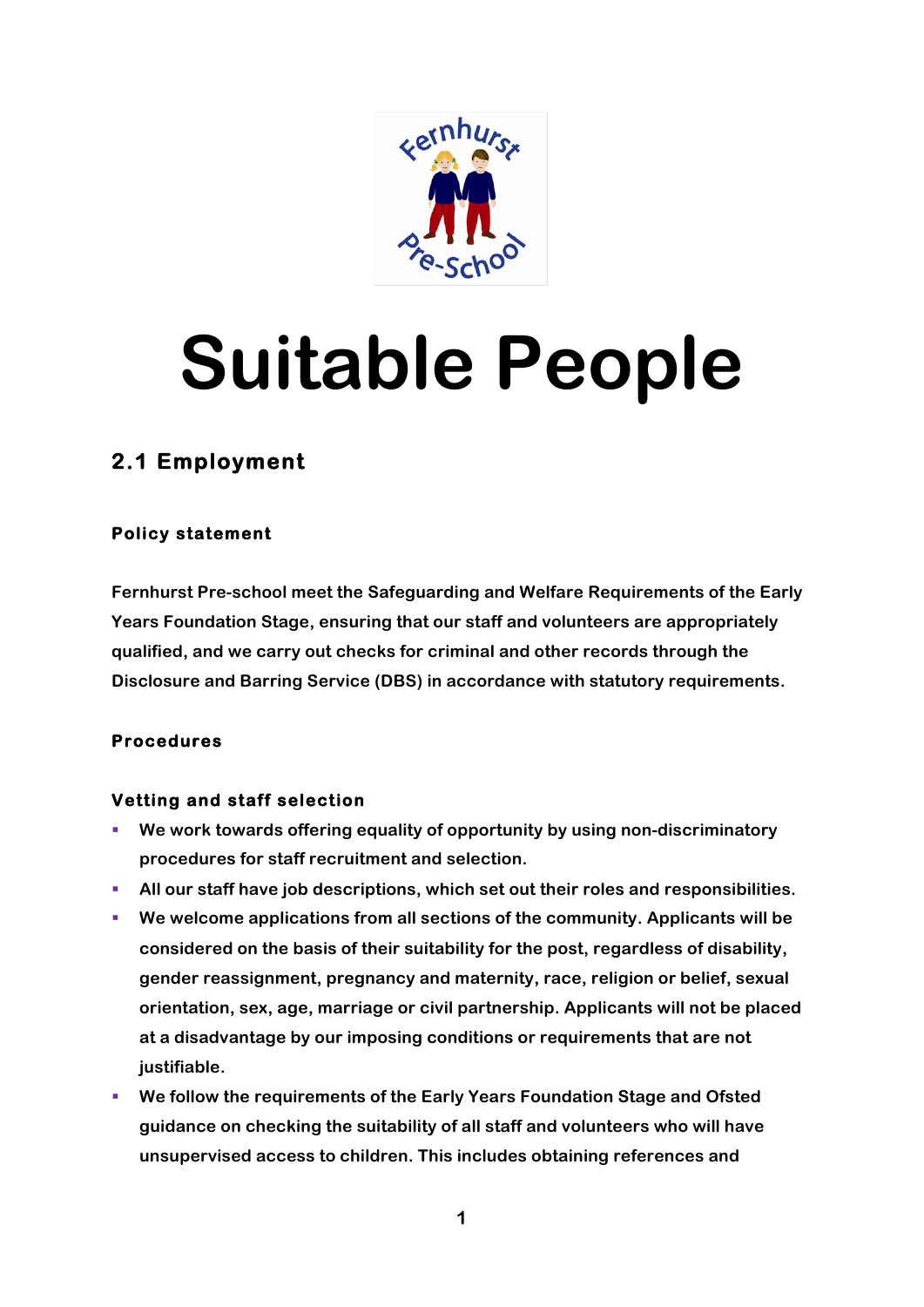**ensuring they have a satisfactory enhanced criminal records check with barred list(s) check through the DBS. This is in accordance with requirements under the Safeguarding Vulnerable Groups Act (2006) and the Protection of Freedoms Act (2012) for the vetting and barring scheme.**

- § **Where an individual is subscribed to the DBS Update Service we carry out a status check of their DBS certificate, after checking their identity and viewing their original enhanced DBS certificate to ensure that it does not reveal any information that would affect their suitability for the post.**
- § **We keep all records relating to the employment of our staff and volunteers; in particular those demonstrating that suitability checks have been done, including the date of issue, name, type of DBS check and unique reference number from the DBS certificate, along with details of our suitability decision.**
- We require that all our staff and volunteers keep their DBS check up-to-date.
- § **Our staff are expected to disclose any convictions, cautions, court orders, reprimands and warnings which may affect their suitability to work with children – whether received before, or at any time during, their employment with us.**
- § **We obtain consent from our staff and volunteers to carry out on-going status checks of the Update Service to establish that their DBS certificate is up-to-date for the duration of their employment with us.**
- § **Where we become aware of any relevant information which may lead to the disqualification of an employee, we will take appropriate action to ensure the safety of children. In the event of disqualification, that person's employment with us will be terminated.**

#### **Notifying Ofsted of changes**

§ **We inform Ofsted of any changes to our Registered Person (trustees/director(s)/owner(s) our provision) and/or our Manager.** 

#### **Training and staff development**

- § **Our Manager is a qualified teacher (Bed Hons) and all our other staff members hold the CACHE Level 3 Certificate for the Children and Young People's Workforce or an equivalent or higher qualification.**
- § **We provide regular in-service training to all our staff - whether paid staff or volunteers - through the Pre-school Learning Alliance and external agencies.**
- Our budget allocates resources to training.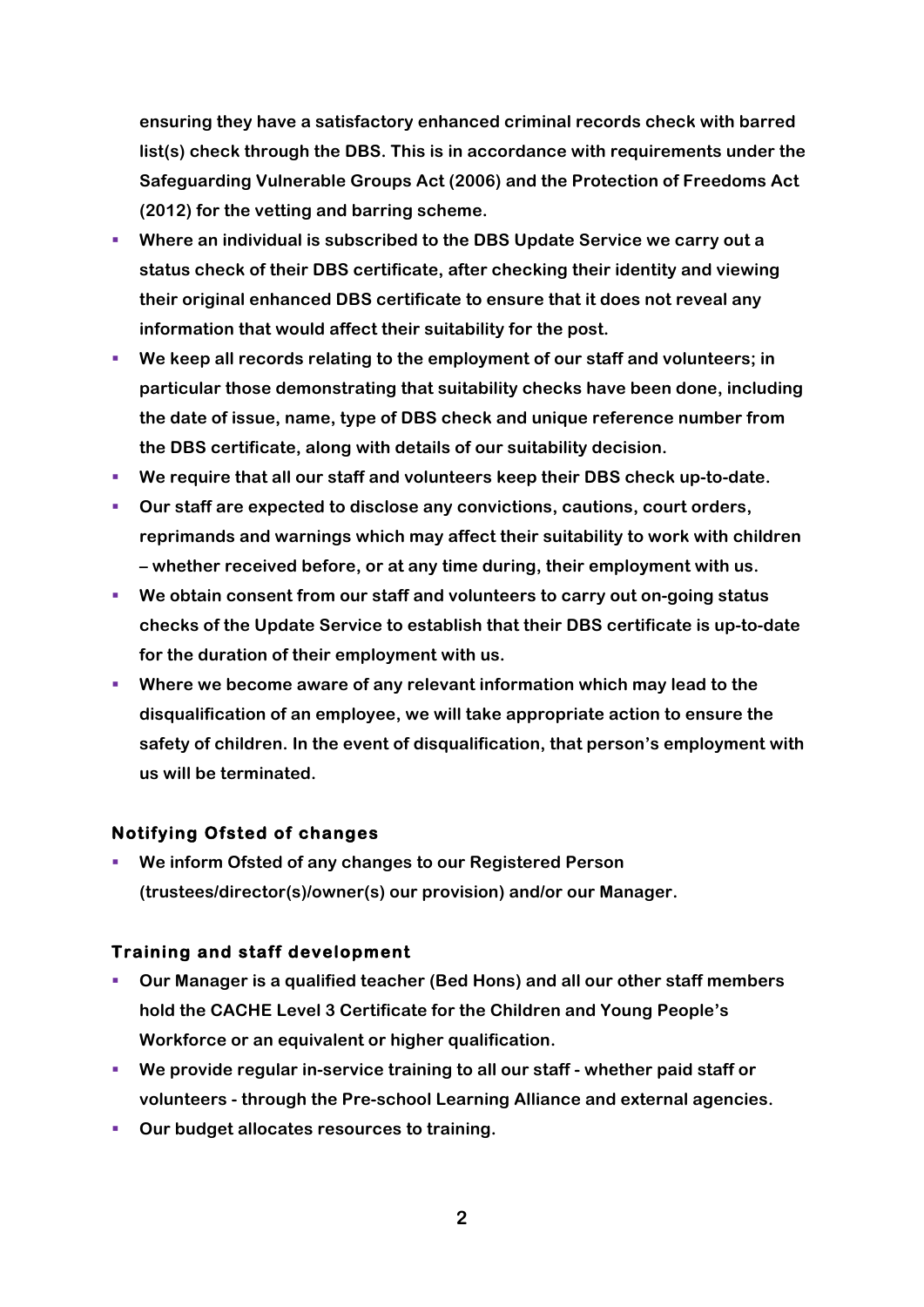- § **We support the work of our staff by holding regular supervision meetings and appraisals.**
- We are committed to recruiting, appointing and employing staff in accordance **with all relevant legislation and best practice.**

#### **Staff taking medication/other substances**

- If a member of staff is taking medication which may affect their ability to care for **children, we ensure that they seek further medical advice. Our staff will only work directly with the children if medical advice confirms that the medication is unlikely to impair their ability to look after children properly.**
- Staff medication on the premises will be stored securely and kept out of reach of **the children at all times.**
- § **If we have reason to believe that a member of our staff is under the influence of alcohol or any other substance that may affect their ability to care for children, they will not be allowed to work directly with the children and further action will be taken.**

#### **Managing staff absences and contingency plans for emergencies**

- § **Our staff take their holiday breaks when the setting is closed. Where a staff member may need to take time off for any reason other than sick leave or training, this is agreed with our Manager with sufficient notice.**
- § **Where our staff are unwell and take sick leave in accordance with their contract of employment, we organise cover to ensure ratios are maintained.**
- Sick leave is monitored and action is taken where necessary, in accordance with **the individual's contract of employment.**
- § **We have contingency plans to cover staff absences, as follows:**

**Staff must telephone the Manager at home either the night of their illness or before 7.30am on the morning of their illness so that the Manager is able to organise cover for the absence. We have Bank staff that we are able to call upon at short notice.**

| This policy was adopted by | <b>Fernhurst Pre-school</b> | (name of  |
|----------------------------|-----------------------------|-----------|
|                            |                             | provider) |
| On                         |                             | (date)    |
| Date to be reviewed        |                             | (date)    |
|                            |                             |           |